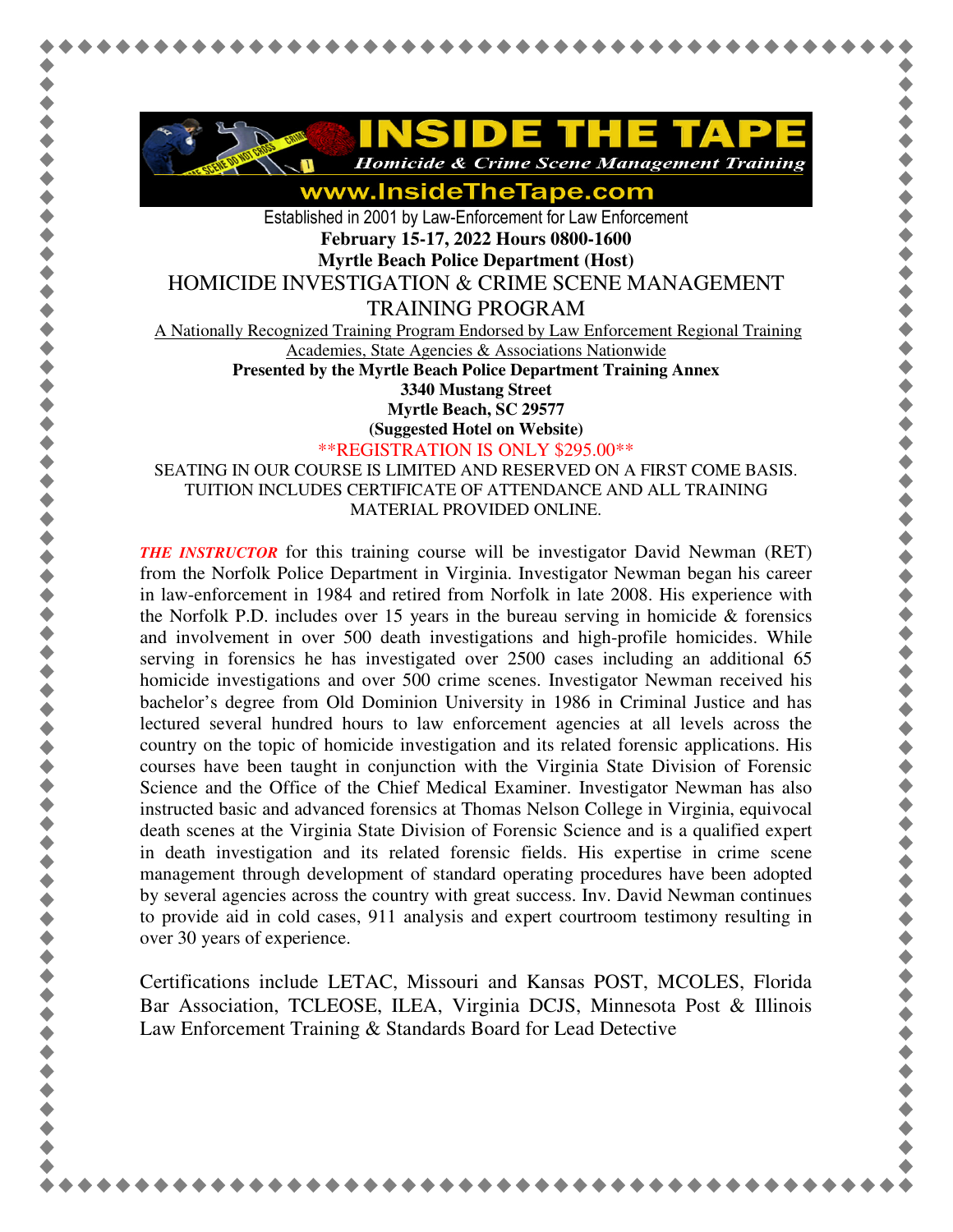## **COURSE TOPICS** ARE TO INCLUDE:

\*Development of Standard Operating Procedures Regarding the Suspicious Death Scene \*Defining and Explaining the Various Levels of Association that Exist Between the Homicide Victim and Offender (Pyramid of Association) (Solvability Factors)

\*Initial Scene Responsibilities Covering Boundaries, Canvassing (Data Collection)  $\&$ Immediate Leads (Sources)

\*Proper Crime Scene Protocol as it Relates to Death Investigation & Homicide

- \*Cold Case Investigation Strategies & Review of Solvability Factors (Case Objectives) \*Cold Case Reviews
- \*Evaluation of the 911 Call During the Active Phase through Case Reviews

\*Sources of Crime Scene Contamination & Prevention (Assessment Accountability)

- \*Categories of Circumstantial Evidence and Recognition of Contamination
- \*Victimology and Immediate Lead Indicators (High Vs. Low Risk)

\*Medical-Legal Death Investigation (Victim I.D. / Time of Death / Injury Recognition)

- \*Primary & Secondary Crime Scenes (Proper Definition)
- \*Crime Scene Sequence Event Determination Model Employing Scientific Method \*Crime Scene Evaluation (Execution of the Walk-thru)
- \*Crime Scene Indicators Related to Motive, Manner of Death & Method of Operation

\*DNA Review and Touch Evidence (Familial DNA & Phenotyping) (Genealogy)

- \*Specific Types of Crime Scenes & Related Forensic Disciplines
- \*Case Review (To Change Each Course)
- \*Suicide and Equivocal Death Scene Investigation Analysis of Equivocal Death
- \*SIDS Review and Infant Homicide Scene

Inside the Tape has been committed to providing quality training to law-enforcement agencies since 2001 without raising tuition rates or cancelling classes. We have added more in-depth topics and several new case reviews to our program which continues to receive high marks from law enforcement at all levels across the country and has been used as a model for homicide scene management by agencies such as the Cincinnati, Austin, Detroit, Atlanta and St Paul Police in Minnesota. Several agencies contract our program out for in-service training and have implemented our methodologies and crime scene management principles with great success resulting in higher clearance and conviction rates. Our courses have also been certified by the Illinois Law Enforcement Training and Standards Board by the Law and Justice Commission as required training to serve as a lead detective in the state.

REGISTER ONLINE AT WWW.INSIDETHETAPE.COM

Simply go to the calendar page and click the on-line registration link for the Myrtle Beach Course. Print out the registration form and complete including method of payment. Fax the registration to 1-866-529-6152. You will receive a confirmation within 24 hours and a receipt if paying by credit card. Once payment is made refunds are not issued but credits are given for any future training course offered in the U.S.

INVESTIGATOR DAVID NEWMAN (RET) NORFOLK POLICE DEPARTMENT HOMICIDE & FORENSIC SECTION

INSIDETHETAPE@COX.NET WWW.INSIDETHETAPE.COM **Phone:** (757) 748-1991 **Fax:** (866) 529-6152 **Toll Free: (800) 297-6007**